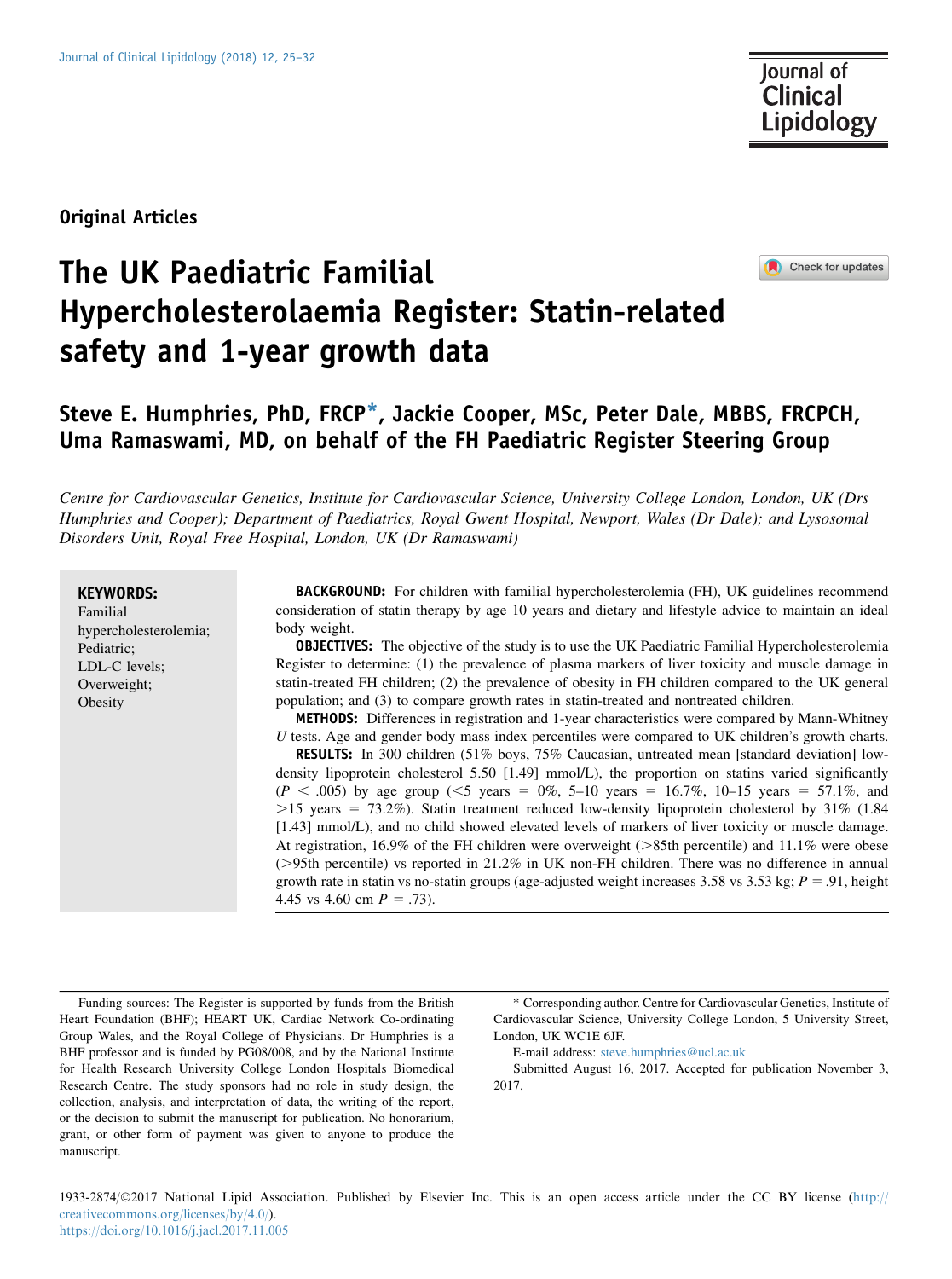CONCLUSIONS: We show no evidence for statin-related safety or growth issues, but many FH children over the age of 10 years are not on statin treatment. Fewer UK children with FH are obese compared to UK non-FH children.

 2017 National Lipid Association. Published by Elsevier Inc. This is an open access article under the CC BY license [\(http://creativecommons.org/licenses/by/4.0/](http://creativecommons.org/licenses/by/4.0/)).

# Introduction

Familial hypercholesterolemia (FH) is an autosomal dominant inherited disorder characterized by elevated low-density lipoprotein cholesterol (LDL-C) levels from birth, $\frac{1}{1}$  with premature coronary heart disease (CHD) occurring in roughly half of men by age 50 years and one-third of women by age 60 years.<sup>[2](#page-6-0)</sup> Statin therapy has been shown to significantly reduce CHD risk in FH patients. $<sup>2</sup>$  Although</sup> historically the prevalence of heterozygous FH (HeFH) is thought to be 1 in 500, recent studies have indicated the prevalence of HeFH in the United Kingdom and in countries in Europe may be twice as high. $3-5$  The underlying genetic cause for FH is most often due to mutations within the LDLR gene, which encodes the low-density lipoprotein receptor, but mutations in apolipoprotein B and proprotein convertase subtilisin/kexin type 9 can produce a phenotype identical to  $LDLR$  FH. $^{6}$  In patients in whom no causative mutation can be found, a polygenic cause of their hyperlip-idemia is most likely.<sup>[7,8](#page-7-0)</sup> The detection of the causative mutation in a proband allows cost-effective DNA-based "cascade testing" in the family members, and this approach is recommended in most FH guidelines.<sup>[1,9–13](#page-6-0)</sup> Once identified, the subjects with FH can be offered healthy lifestyle advice (eg, avoiding or stopping smoking) and lipid-lowering therapies.

All recent guidelines for the identification and management of adults and children with  $FH<sup>1,9–13</sup>$  $FH<sup>1,9–13</sup>$  $FH<sup>1,9–13</sup>$  have recommended the use of lipid-lowering statin therapy in children. In the United Kingdom, the 2008 NICE guideline (CG71) recommends that statin therapy should be considered by the age of 10 years. In the United Kingdom, atorvastatin is licensed in children over the age of 10 years up to a dose of 20 mg per day, whereas pravastatin is licensed from the age of 8 years with doses of 10–20 mg per day and in older children up to 40 mg daily.<sup>[14](#page-7-0)</sup> Recent European guidelines on the management of FH in childhood proposed that LDL-C be lowered below 3.5 mmol/L if possible.<sup>[13](#page-7-0)</sup> However, the age at which statin use should be started, or its intensity to best prevent the onset of adult premature CHD has not been rigorously established because there are no long-term randomized controlled outcome trials for ethical reasons. Encouragingly, a recent study indicated that initiating statin therapy in childhood resulted in fewer CHD events at a young age than had been seen historically in the parents. $15$  There is however considerable short-term randomized and observational data on the utility of statin therapy in children with HeFH, showing a good safety profile, without liver toxicity side effects, no influence on

growth trajectory and excellent efficacy in terms of LDL-C reduction over periods of  $2-3$  years.<sup>[16,17](#page-7-0)</sup> Where it has been examined, there have been no reports of significant increase in muscle pain and/or plasma levels of creatine kinase when on statins.

FH management guidelines, including the UK NICE guideline, recommend that all children (and adults) with HeFH should adopt healthy eating habits, be physically active, and make sensible lifestyle choices, to maintain an ideal body weight.<sup>[1,9–13](#page-6-0)</sup> There is much current concern about the development of obesity in children, with the subsequent influence on morbidity, and a recent study of the Millennium children reported that between 11.8%–14.6% of 5- to 11-year-old UK children are overweight (body mass index  $[BMI] > 85$ th percentile) with  $11.9\% - 21.2\%$ being obese (BMI  $>95$ th percentile).<sup>[18](#page-7-0)</sup> We are unaware of any comparable data in UK FH children.<sup>[18](#page-7-0)</sup>

The UK National Paediatric Familial Hypercholesterolaemia Register was established in 2012 to collect baseline and long-term follow-up data on all children with HeFH in the United Kingdom. We have previously published baseline data on a subset of these children, which demonstrated that treatment decisions in children with HeFH are appropriately based on a stronger family history of CHD and higher LDL-C.<sup>[19](#page-7-0)</sup> Here, we determined the prevalence of elevated levels of markers of liver toxicity and muscle damage in statin-treated children as an indicator of statin damage and examined the hypothesis that because of the dietary and lifestyle advice they receive, the prevalence of obesity in this cohort of FH children will be lower than that in the general population and that the growth rate from annual follow-up data will be similar in statin-treated and nontreated children.

#### Methods

All lipid clinics in the United Kingdom and pediatricians with an interest in lipid disorders were contacted electronically and details of the register provided. An electronic web-based data capture tool was developed to collect information. The register captures routine clinical data, demography, family history, treatment, and lifestyle details, and clinicians are sent an electronic reminder to fill in annual follow-up data. Full details of the establishment and governance of the register have been published, $19$  as well as the data fields included in the electronic web-based data capture. UK ethical approval was obtained in November 2012 from the NRES Committee North East–Newcastle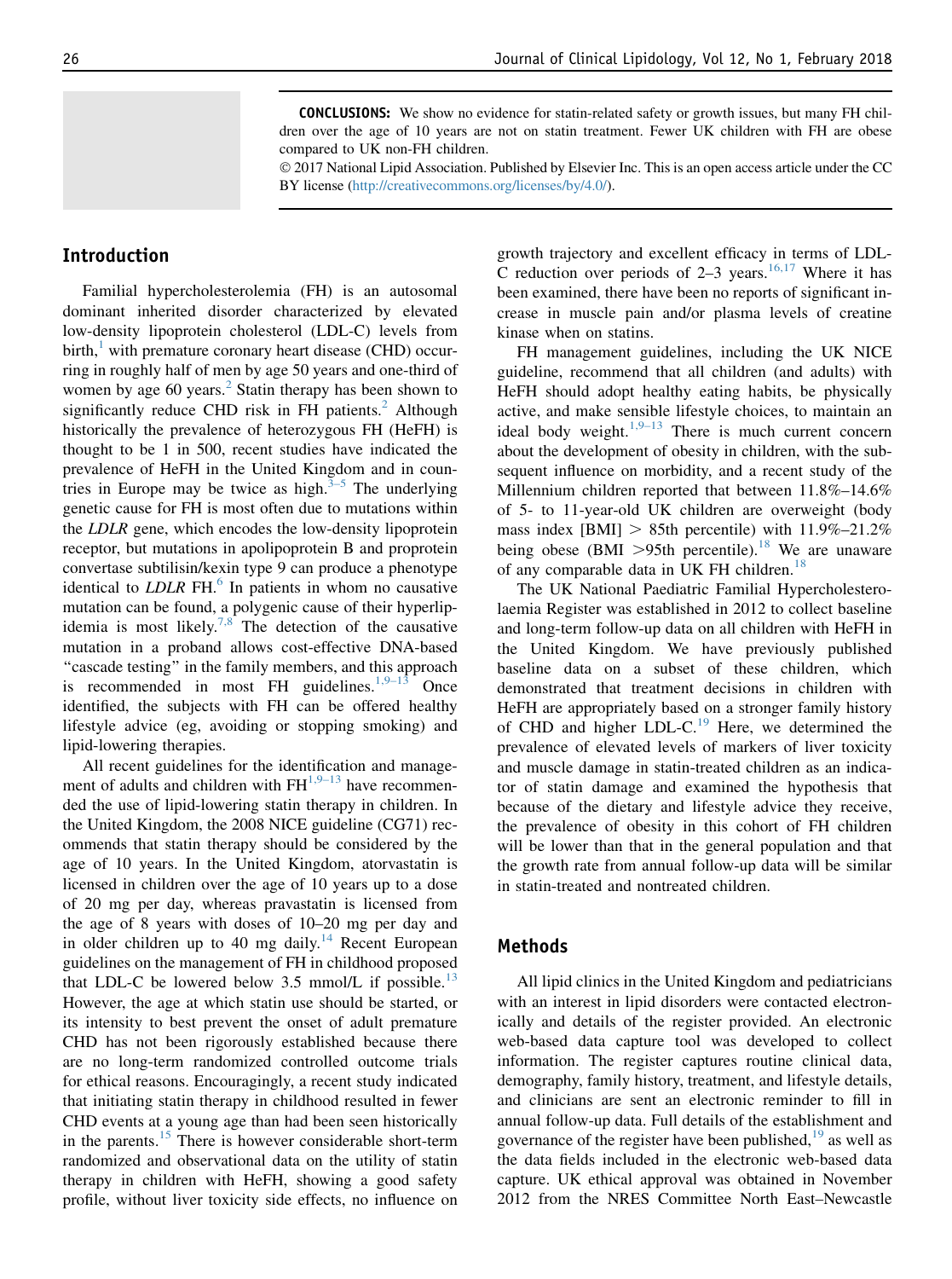and North Tyneside (12/NE/0398). Written informed consent was obtained from the parents or guardians of the children who were mentioned on the register and, where appropriate, assent was obtained from the children. Patient information sheets, age-specific consents and assents, and parent information leaflets are available from the authors on request. Children were diagnosed as having FH based on the UK Simon Broome criteria, $\frac{2}{3}$  $\frac{2}{3}$  $\frac{2}{3}$  with the majority having been identified by family studies from an index case with a clinical diagnosis of FH. Of the children, 98.7% (232/235) have a diagnosis of HeFH, whereas 3 individuals had a total cholesterol  $>15$  mmol/L compatible with a diagnosis of homozygous FH and were excluded from the analysis. For annual review, the most recent age, weight, height, plasma lipid profile, type and dose of statin if prescribed, and values of creatinine kinase (CK), alanine aminotransferase (ALT), and aspartate aminotransferase (AST) reported as part of routine clinical care were analyzed. Statin-induced toxicity was examined as the proportion of children having levels over 2.5 times the upper limit of normal as described in the Common Terminologies Criteria for Adverse Events guidelines.

#### Statistical methods

Results for continuous variables are presented as mean  $(\pm$ standard deviation) and median (with interquartile range), and differences by sex and statin use are tested using Mann-Whitney  $U$  tests. The BMI was calculated as  $(mass$  in kg)/(height in m)<sup>2</sup>. Age- and gender-specific BMI percentiles were calculated using the childhood BMI batch calculator [https://www.cdc.gov/healthyweight/xls/](https://www.cdc.gov/healthyweight/xls/bmi_group_calculator_english.xls) [bmi\\_group\\_calculator\\_english.xls](https://www.cdc.gov/healthyweight/xls/bmi_group_calculator_english.xls).

Only those with both recorded weight and height were included. Differences in the prevalence of overweight and obesity were examined using a  $2 \times 2$  chi-squared test. Differences in BMI height, weight, and the fall in LDL-C by statin use are adjusted for age using analysis of covariance. Changes in BMI weight and height were calculated as change per 1-year increase in age and are based on those with at least 1 year of follow-up, whereas changes in lipid levels are the difference between the follow-up and registration. Categorical variables are presented as percentages and number and tested using chi-squared tests or Fisher's exact test. Changes in LDL-C by statin use were analyzed using analysis of covariance with adjustment for age and length of follow-up. For conversion to mg/dL, mmol/L levels of total and LDL-C should be multiplied by 38.7.

#### Results

Baseline data shown in [Table 1](#page-3-0) include 300 HeFH children (51% boys, 75% Caucasian), with an untreated mean (SD) LDL-C of 5.50 (1.49) mmol/L. After a mean (SD) duration of follow-up of 2.7 (2.4) years, overall

52.5% of the children were on statins at follow-up, but this varied significantly ( $\chi^2$  = 34.6 P < .005) by age group, being 0% (0/2) in those under 5 years, 16.7% (7/42) in those between 5 and 10 years, 57.1% (80/140) in those between 10 and 15 years, and 73.2% (41/56) in those over 15 years (Online Fig. 1). In children both below and above the age of 10 years, LDL-C was significantly higher prior to commencing statins than in the untreated cohorts, LDL-C of 5.88 (1.49) mmol/L vs 5.21 (1.42) mmol/L ( $P = .0004$ ), respectively, and those on statins also had stronger evidence of a family history of early CHD (overall 43.7% vs 32.7%;  $P = .05$ ). The proportion of children with a reported FH-causing mutation was not significantly different in treated and nontreated children (66% vs 68%;  $P = .77$ ).

As shown in Online Table 1, the commonly used statins were atorvastatin (49.2%;  $n = 63$ ), pravastatin (27.3%,  $n = 35$ ), simvastatin (21.1%;  $n = 27$ ), and rosuvastatin  $(2.3\%; n = 3)$ . There was no significant difference in age at treatment ( $P = .46$ ) in those on different statins (means [ranges]) for age at treatment: pravastatin 11.2 (6–15), atorvastatin 12.0 (7-18), and simvastatin 12.5 (6-17). A small proportion of patients were on resins (2.2%), and 1 patient was reported to be on ezetimibe. No patients were on fibrates, and the use of plant stanols was limited (1.6%,  $n = 2$ ). As shown in Online Table 2, in those on statin treatment, LDL-C levels were reduced compared to the diagnostic values by  $31\%$  (mean = 1.84 (SD = 1.43) mmol/ L), and this reduction was slightly greater in those with no detected mutation compared to those with a detected mutation (36% [mean = 2.26 {SD = 1.50}] vs 27% [mean = 1.55  $\{SD = 1.38\}$ ] mmol/L,  $P = .04$ ). This appears to be due to the higher baseline levels in those with no detected mutation because mean on-treatment levels were similar in both groups (Online Fig. 2). In the treated group, 55.6% still had levels over the suggested target of 3.5 mmol/L.

Finally, we examined the characteristics of the children over the age of 10 years, which is the age by which the UK NICE FH guideline and the European consensus guidelines $13$  recommend that initiation of statin therapy should be considered. As shown in [Table 2,](#page-4-0) in this group  $(n = 71)$ , 35% had evidence of a family history of early CHD, with the mean age of onset of CHD in any relative of 44.8 years, and 62% of the children carried an FH-causing mutation.

As shown in Online Figure 3, 82.3% (56/68 with diagnostic LDL-C recorded) had LDL-C over 3.5 mmol/L. In the 102 children over 10 years not on statins, no reasons were recorded for 20 children, but as shown in Online Table 3, in those giving a reason, 37.2% were because the clinician considered the risk was low, 31.4% were attending their first clinic visit, awaiting DNA or repeat lipid measures, and were trying dietary measures, and 14% were being started on a statin after the current clinic visit. In only 12.8% was the reason given that the parent or patient had declined, and only 2.3% were due to statin intolerance in the patient (or parent).

We addressed the issue of the safety of statin use by analyzing the measures of plasma CK, ALT, and AST at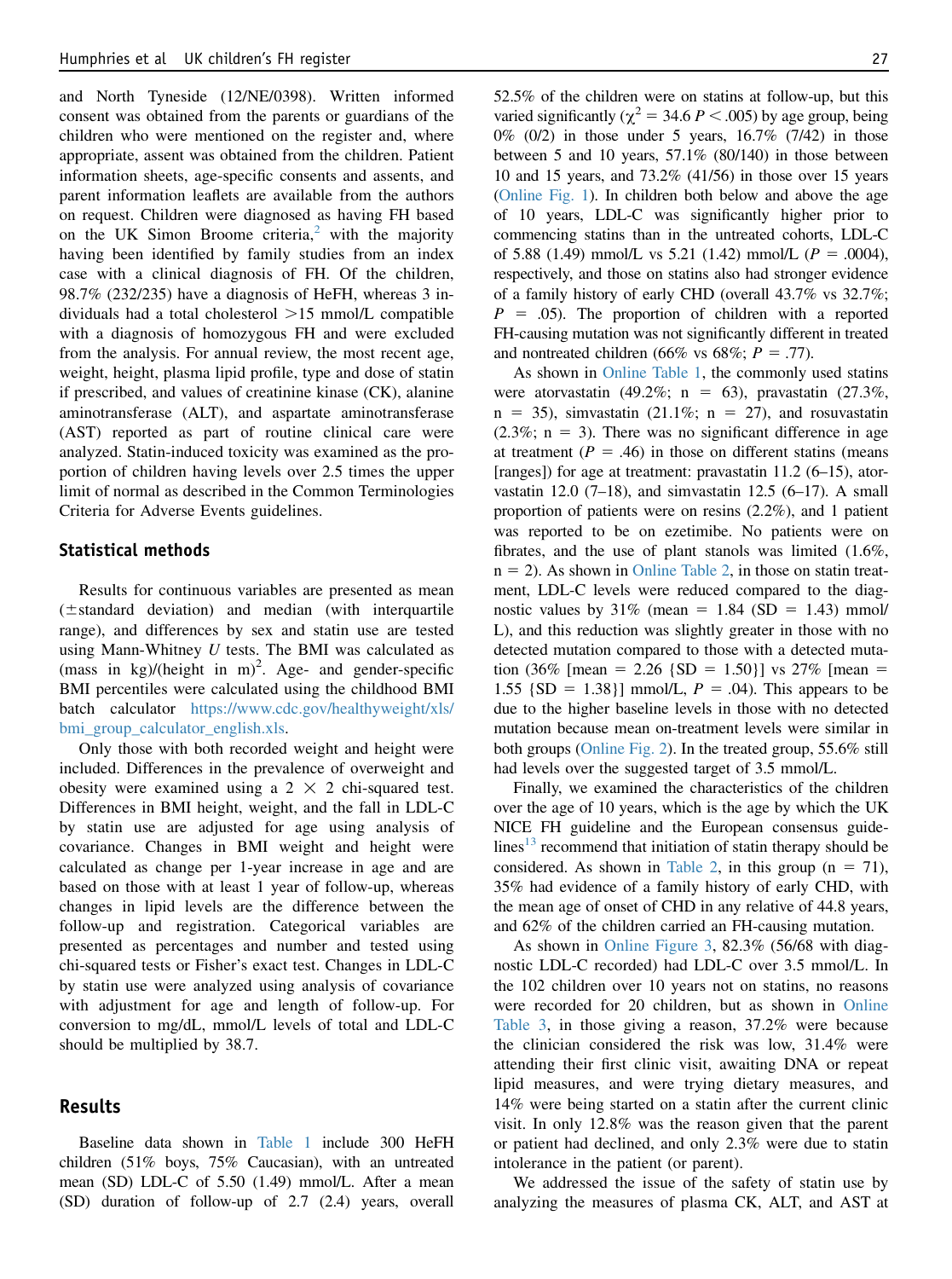|                                     | No statin use ( $N = 165$ ) | Statin use $(N = 135)$ | $P$ value          |
|-------------------------------------|-----------------------------|------------------------|--------------------|
| Age, y                              |                             |                        |                    |
| Mean (SD); N                        | 9.5(3.5); 165               | $10.7(3.2)$ ; 135      | .001               |
| Median (IQR)                        | $9.5(6.8-12.3)$             | $10.8(8.9-13.4)$       |                    |
| Sex                                 |                             |                        |                    |
| % Male                              | 51.5% (85/165)              | 50.4% (68/135)         | $.84*$             |
| Ethnicity                           |                             |                        |                    |
| % Caucasian                         | 77.6% (128/165)             | 71.9% (97/135)         | $.26*$             |
| Smoking, % (N)                      | $1.23\%$ (2/162)            | $1.5\%$ (2/132)        | 1.00               |
| Mutation status                     |                             |                        |                    |
| % Yes (number)                      | 67.8% (101/149)             | 66.1% (84/127)         | $.77*$             |
| CHD in parent/first-degree relative |                             |                        |                    |
| % Yes                               | 18.2% (30/165)              | 24.2% (32/132)         | $.20*$             |
| CHD in any relative                 |                             |                        |                    |
| % Yes                               | 32.7% (54/165)              | 43.7% (59/135)         | $.05*$             |
| CHD onset age in relative           |                             |                        |                    |
| Mean (SD); N                        | 40.8 (15.4); 54             | 38.3 (14.7); 59        | .38                |
| Median (IQR)                        | $41(36-51)$                 | $40(34-46)$            |                    |
| Weight (kg)                         |                             |                        |                    |
| Mean (SD); N                        | 37.4 (17.4); 150            | 42.1 (18.1); 121       | .02                |
| Median (IQR)                        | 33.8 (23.5-48.8)            | 40.5 (28.5-51.9)       |                    |
| Height (m)                          |                             |                        |                    |
| Mean (SD); N                        | 1.37 (0.22); 141            | 1.45(0.19); 107        | .004               |
| Median (IQR)                        | $1.37(1.22 - 1.55)$         | $1.48(1.32-1.59)$      |                    |
| BMI $(kg/m2)$                       |                             |                        |                    |
| Mean (SD); N                        | 1918.6 (4.2); 141           | 19.2 (4.3); 107        | .09                |
| Median (IQR)                        | $17.0(15.6-20.9)$           | $18.6(16.2-21.1)$      |                    |
| Cholesterol (mmol/L)                |                             |                        |                    |
| Mean (SD); N                        | 7.15(1.47); 165             | 7.79 (1.49); 135       | $.0003^{\dagger}$  |
| Median (IQR)                        | $7.1(6.2-8.1)$              | $7.7(6.8-8.7)$         |                    |
| HDL-C (mmol/L)                      |                             |                        |                    |
| Mean (SD); N                        | 1.41(0.34); 154             | 1.38(0.30); 127        | .70                |
| Median (IQR)                        | $1.36(1.2-1.6)$             | $1.4(1.2-1.6)$         |                    |
| Triglyceride (mmol/L)               |                             |                        |                    |
| Mean (SD); N                        | $1.02$ (0.52); 150          | $1.06$ (0.56); 125     | .47                |
| Median (IQR)                        | $0.8(0.7-1.3)$              | $0.9(0.7-1.3)$         |                    |
| LDL-C (mmol/L)                      |                             |                        |                    |
| Mean (SD); N                        | 5.21(1.42); 158             | 5.88 (1.49); 123       | .0004 <sup>‡</sup> |
| Median (IQR)                        | $5.1(4.2-6.1)$              | $5.8(4.8-6.8)$         |                    |

<span id="page-3-0"></span>

| Table 1 |  | Characteristics at diagnosis by statin use |
|---------|--|--------------------------------------------|
|---------|--|--------------------------------------------|

CHD, coronary heart disease; BMI, body mass index; HDL-C, high-density lipoprotein cholesterol; LDL-C, low-density lipoprotein cholesterol; SD, standard deviation; IQR, interquartile range.

\*Wilcoxon tests were used to compare continuous variables between statin treatment groups, whereas chi-squared tests were used for categorical variables.

 $\dagger$ Age-adjusted P value = 7.5  $\times$  10<sup>-6</sup>.

 $\ddagger$ Age-adjusted P value = 2.1  $\times$  10<sup>-6</sup>.

follow-up. None of those on statins had measured plasma levels of CK, ALT, or AST indicative of statin toxicity (ie, . 2.5 times the normal range (Online Table 2 and Online Fig. 4)). Muscle pain was not recorded routinely in the register. However, in our experience and anecdotally, muscle symptoms in children taking statins are rare, usually mild, and resolve over a short period of time after starting statins. We are not aware of any patients on the register having reported statin-induced rhabdomyolysis.

Online Figure 5A shows the baseline distribution of BMI by age, with the expected increase as children get older. As shown in [Figure 1](#page-5-0)A, using BMI 25–30 kg/m<sup>2</sup> as a measure of overweight and BMI  $>$ 30 kg/m<sup>2</sup> as obese, at diagnosis, 7.0% (17/243) would be classified as overweight and 2.1% (5/243) as obese. However, these BMI cutoffs are not appropriate for use in children.

The age- and gender-specific percentiles are used, with a BMI at or above the 85th percentile being designated as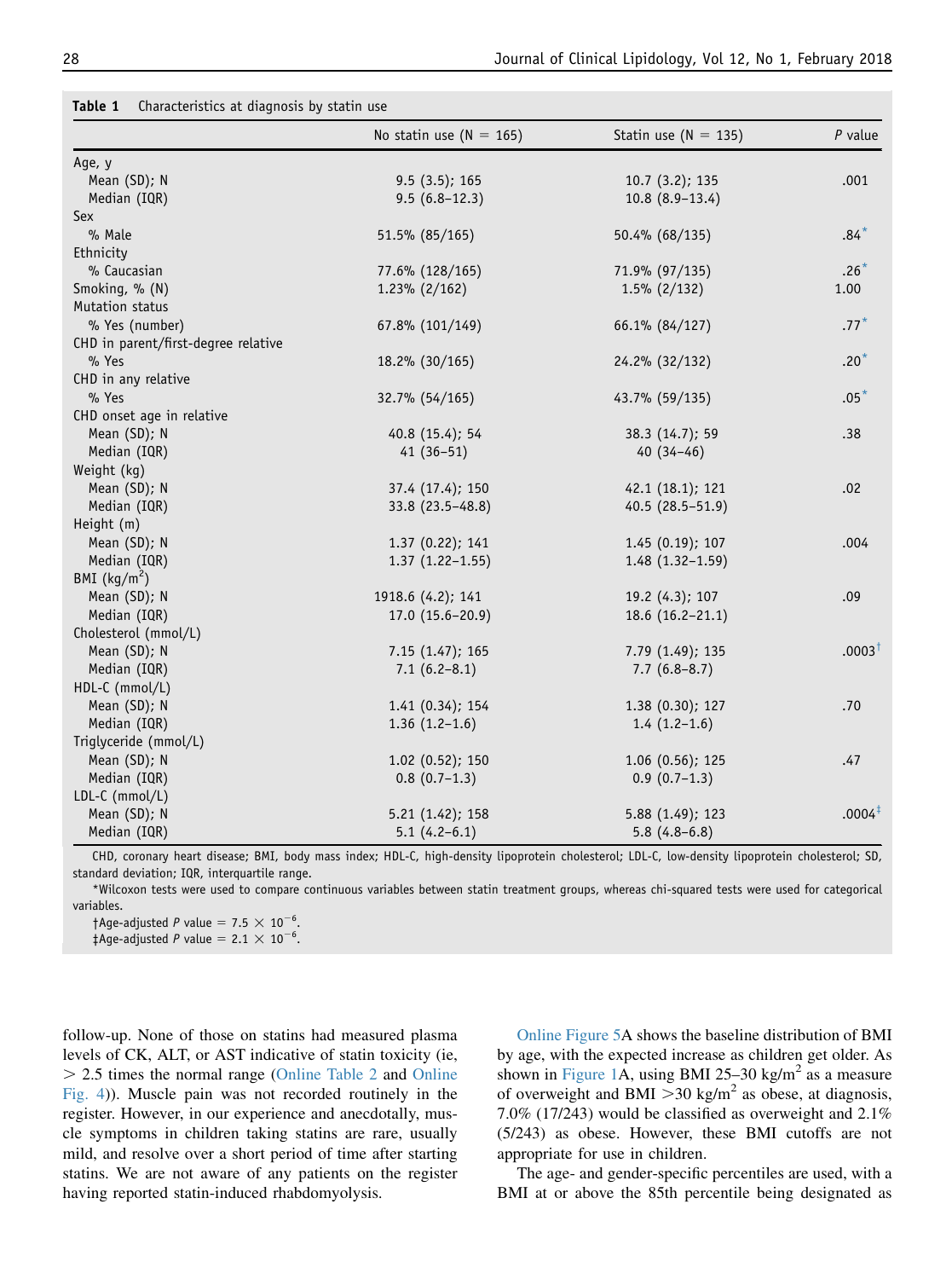<span id="page-4-0"></span>Table 2 Characteristics at diagnosis in those over 10 years

| without statin use ( $n = 71$ )     |            |                   |
|-------------------------------------|------------|-------------------|
| Age (y)                             |            |                   |
| Mean (SD)                           |            | 12.79 (1.84)      |
| Median (IQR)                        |            | 12.57 (10.9-14.1) |
| Sex                                 |            |                   |
| % Male                              |            | 47.9 (34/71)      |
| Ethnicity                           |            |                   |
| % Caucasian                         |            | 76.1 (54/71)      |
| Smoking, % (N)                      |            | $2.9\% (2/69)$    |
| Mutation status, % (N)              | 61.7% (37) |                   |
| CHD in parent/first-degree relative |            |                   |
| % Yes                               |            | 18.3% (13/71)     |
| CHD in any relative                 |            |                   |
| % Yes                               |            | 35.2% (25/71)     |
| CHD onset age in relative           |            |                   |
| Mean (SD)                           |            | 44.8 (11.5)       |
| Median (IQR)                        |            | $46(20-64)$       |
| Weight (kg)                         |            |                   |
| Mean (SD)                           |            | 51.8 (14.5)       |
| Median (IQR)                        |            | 49 (42-59.4)      |
| Height (m)                          |            |                   |
| Mean (SD)                           |            | 1.57(0.12)        |
| Median (IQR)                        |            | $1.56(1.49-1.63)$ |
| BMI $(kg/m^2)$                      |            |                   |
| Mean (SD)                           |            | 21.0(4.4)         |
| Median (IQR)                        |            | 20.6 (17.8-23.7)  |
| Cholesterol (mmol/L)                |            |                   |
| Mean (SD)                           |            | 6.72(1.37)        |
| Median (IQR)                        |            | $6.6$ $(5.8-7.5)$ |
| HDL-C (mmol/L)                      |            |                   |
| Mean (SD)                           |            | 1.44(0.36)        |
| Median (IQR)                        |            | $1.40(1.2-1.65)$  |
| Triglyceride (mmol/L)               |            |                   |
| Mean (SD)                           |            | 1.08(0.54)        |
| Median (IQR)                        |            | $0.9(0.7-1.3)$    |
| LDL-C (mmol/L)                      |            |                   |
| Mean (SD)                           |            | 4.75(1.31)        |
| Median (IQR)                        |            | $4.65(3.85-5.5)$  |
| LDL-C $>3.5$ mmol/L, % (N)          | 82.3% (56) |                   |

CHD, coronary heart disease; BMI, body mass index; HDL-C, highdensity lipoprotein cholesterol; LDL-C, low-density lipoprotein cholesterol; SD, standard deviation; IQR, interquartile range.

overweight and at or above the 95th percentile as obese.<sup>[18](#page-7-0)</sup> The age and gender percentile distribution is shown in [Figure 1](#page-5-0)B, with 16.9% being overweight and 11.1% being obese. Compared to data from a large UK survey of non-FH children, $^{18}$  $^{18}$  $^{18}$  the prevalence of overweight was similar  $(14.6\% \text{ vs } 16.9\%; P = .33)$ , but the prevalence of obesity was significantly lower (22.1% vs 11.1%;  $P = .0002$ ).

In the annual review data (Online Fig. 5B), 17.6% had a BMI percentile indication of overweight and 11.9% as obese (not significantly different from the proportions seen at diagnosis). Changes in height and weight were calculated as change per 1-year increase in age and were based on those with at least 1 year of follow-up. As shown

in [Table 3](#page-5-0), there was no significant difference in the increase in weight or height in those being statin treated compared with those not on statins ( $P = .91$  and  $P = .73$ , respectively, after adjustment for age at diagnosis and sex).

#### Discussion

The main findings of this report are that, reassuringly, annual follow-up data showed no difference in average growth rate in the statin-treated children compared to the no-statin children, and none of those on statin had a clinically significant increase in measured plasma levels of CK, ALT, and AST, showing no evidence of any statin toxicity. From this perspective, our data are in keeping with the published short-term safety profile of statins in children (reviewed in the studies by Vuorio et al, <sup>[16](#page-7-0)</sup> Vuorio et al, <sup>[17](#page-7-0)</sup> and Emerson et  $al^{20}$  $al^{20}$  $al^{20}$ ). The long-term safety profile of statins in adults is well established.<sup>[21,22](#page-7-0)</sup> The recent Dutch study reporting no CHD events in a 25-year follow-up of their treated children cohort, and evidence of greater longevity in the children than their FH parents, $15$  is supportive of the value of early statin therapy.

As a consequence of the elevated LDL-C seen in children with HeFH from birth, by the age of 10 years, they develop atherosclerosis, detectable as a significant degree of carotid intima-media thickness as compared with their non-FH siblings.<sup>[23,24](#page-7-0)</sup> In a randomized controlled trial of the use of pravastatin, further increase in carotid intimamedia thickness was prevented. $^{25}$  $^{25}$  $^{25}$  Based on these data, the NICE guideline (CG71) and the European consensus guidelines $^{13}$  $^{13}$  $^{13}$  state that the use of statins should be considered in children with HeFH by the age of 10 years using clinical judgment, based on the child's LDL-C level, age of onset of CHD in the parent or relatives, and presence of other CHD risk factors. The recent European expert opinion guideline<sup>[13](#page-7-0)</sup> suggested that in childhood, an on-treatment target LDL-C of 3.5 mmol/L would be ideal. Although there is no RCT or long-term follow-up of children to substantiate this target as actually having benefit in terms of CHD reduction, it is widely believed that such a therapy would prevent the development of significant atherosclerotic disease and subsequent cardiovascular events. In the register, there are 34 boys and 37 girls above the age of 10 years where statin therapy has not been initiated. Of these, over 80% have LDL-C over 3.5 mmol/L, and 35% have evidence of early CHD in a first-degree relative. As such, these children would be strong candidates for statin treatment. In the statin-treated children, LDL-C levels had been lowered by an average of 31% compared to the diagnostic level. However, 55.6% (75/135) still had levels over the suggested target of 3.5 mmol/L. From experience, we are aware that in some cases, this is due to poor adherence (eg, in adolescence), and the register does not specifically collect information on noncompliance. It could also be due to a clinical decision to postpone, as a parental, child, or clinician choice, the uptitration of statin dose for safety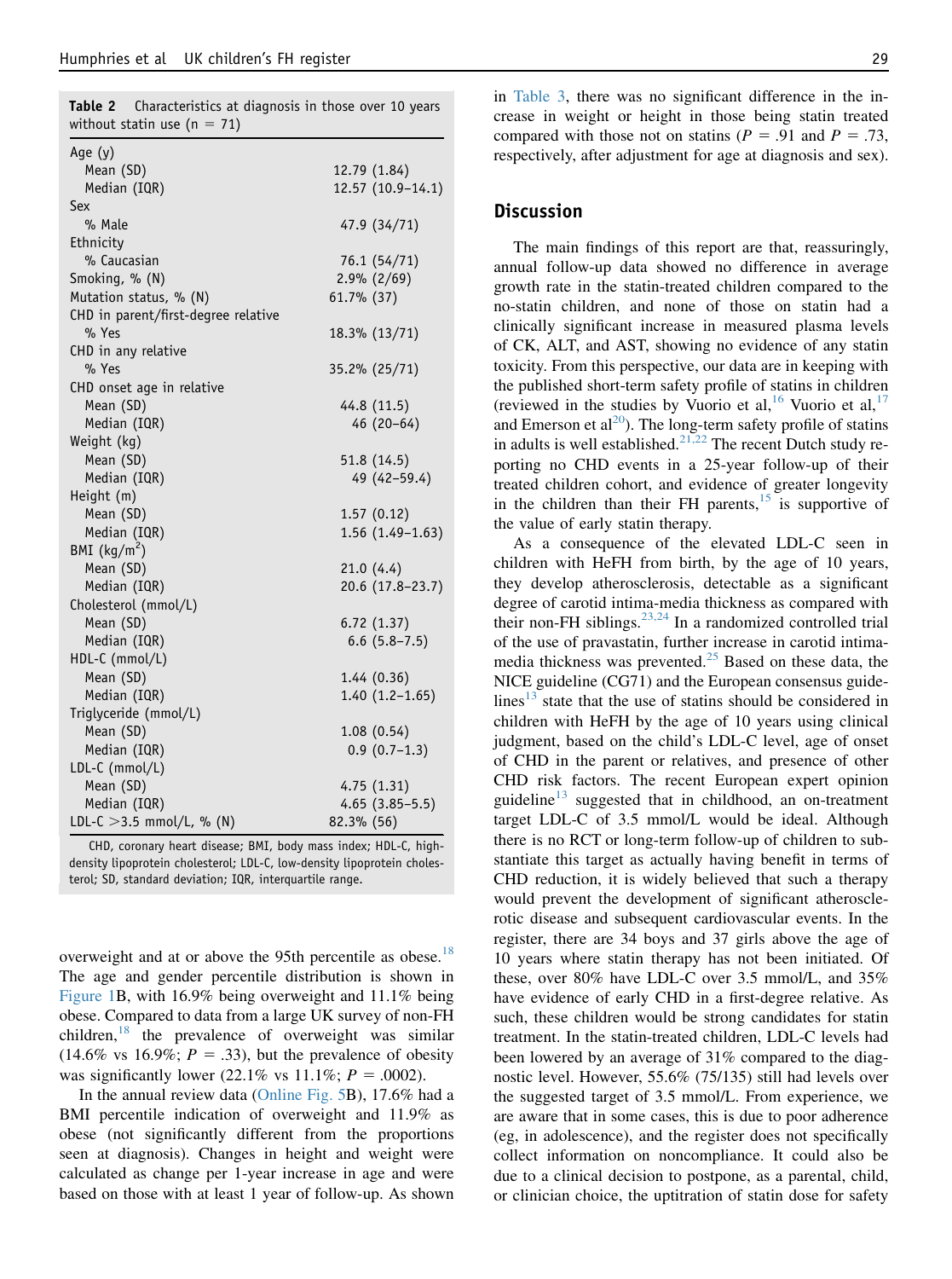**BMI Distributions in FH Register Children at Baseline** 



Figure 1 Distribution of (A) BMI and (B) age and gender BMI percentile in 243 FH children. (A)  $17/243 = 7\%$  had a BMI between 25 and 30 kg/m<sup>2</sup> (light stipple bars) and 5/243 = 2.1% had a BMI > 30 kg/m<sup>2</sup> (dark stipple bars). (B) 41/243 = 16.9% had an age- and genderadjusted BMI percentile  $>85$ th percentile (light stipple bar) and  $27/243 = 11.1\%$  had an age- and gender-adjusted BMI percentile  $>95$ th percentile (dark stipple bar). BMI, body mass index; FH, familial hypercholesterolemia.

reasons until a child is older. It would be of interest to compare a noninvasive measure of subclinical atherosclerosis such as by determining carotid intima-media thickness in the treated and nontreated children in the register, but unfortunately, such measures are not routinely carried out in pediatric clinics and we have no data to address this.

<span id="page-5-0"></span>**BMI Distributions in FH Register Children at Baseline** 

The register collects data on reasons for not starting statin therapy, and this has allowed us to explore to what extent this could be due to reluctance from either clinicians or parents, for example, because of misconceptions on the longer term safety of statins when started in childhood. In 14% of cases, the records indicate that the child was being started on statin at the current clinic visit,  $17$  whereas in 37% of cases, the recorded reason was because the clinician considered the child to be at low future risk, and in 31% being due to the child being registered at the first clinic visit, or with DNA testing or repeat lipid measures not having been completed. Follow-up studies will enable us to document what proportion of these children does indeed

commence statin therapy. Only in 13% of children was this due to nonconsent from the parent and in less than 2% was this due to statin intolerance.

The second main finding is that the BMI distribution in these HeFH children identifies that a lower proportion of children are obese compared to the UK general population, whereas 16.9% of the HeFH children had a BMI suggestive of being overweight, which is not significantly different for the 14.6% reported in  $\sim$  14,000 non-FH UK children, <sup>[18](#page-7-0)</sup> only 11.1% were obese, which is roughly half the proportion seen in non-FH UK children, where 21.2% were obese by the age of 11 years. All FH guidelines recommend a healthy low-fat diet and exercise lifestyle as part of the management program for children (and adults) with FH, and it appears that this advice is being followed in the children seen here. None of the children have type I or type II diabetes (T2D). One of the potential long-term side effects of statin treatment in children with FH that needs to be considered is the higher risk of developing T2D that has

| - Change in height and weight by statin use                          |                     |                     |           |
|----------------------------------------------------------------------|---------------------|---------------------|-----------|
|                                                                      | No statin use       | Statin use          | $P$ value |
| Change in weight (kg)                                                |                     |                     |           |
| Mean (SD); N                                                         | 3.50(2.29); 65      | 3.61(2.52); 80      | .97       |
| Median (IQR)                                                         | $3.39(2.16-5.04)$   | $3.34(2.02 - 5.15)$ |           |
| After adjustment for<br>age at diagnosis and<br>sex $[mean (SD); N]$ | 3.53(2.42); 65      | 3.58(2.41); 80      | .91       |
| Change in height (cm)                                                |                     |                     |           |
| Mean (SD); N                                                         | 4.87(2.63); 46      | $4.26$ (2.39); 64   | .14       |
| Median (IQR)                                                         | $5.27(3.89 - 6.42)$ | $4.49(2.72 - 5.94)$ |           |
| After adjustment for<br>age at diagnosis and<br>sex [mean (SD); N]   | 4.60(2.17); 46      | 4.45(2.16); 64      | .73       |

Table 3 Change in height and weight by statin use

Changes are calculated as change per 1-year increase in age and are based on those with at least 1 year of follow-up.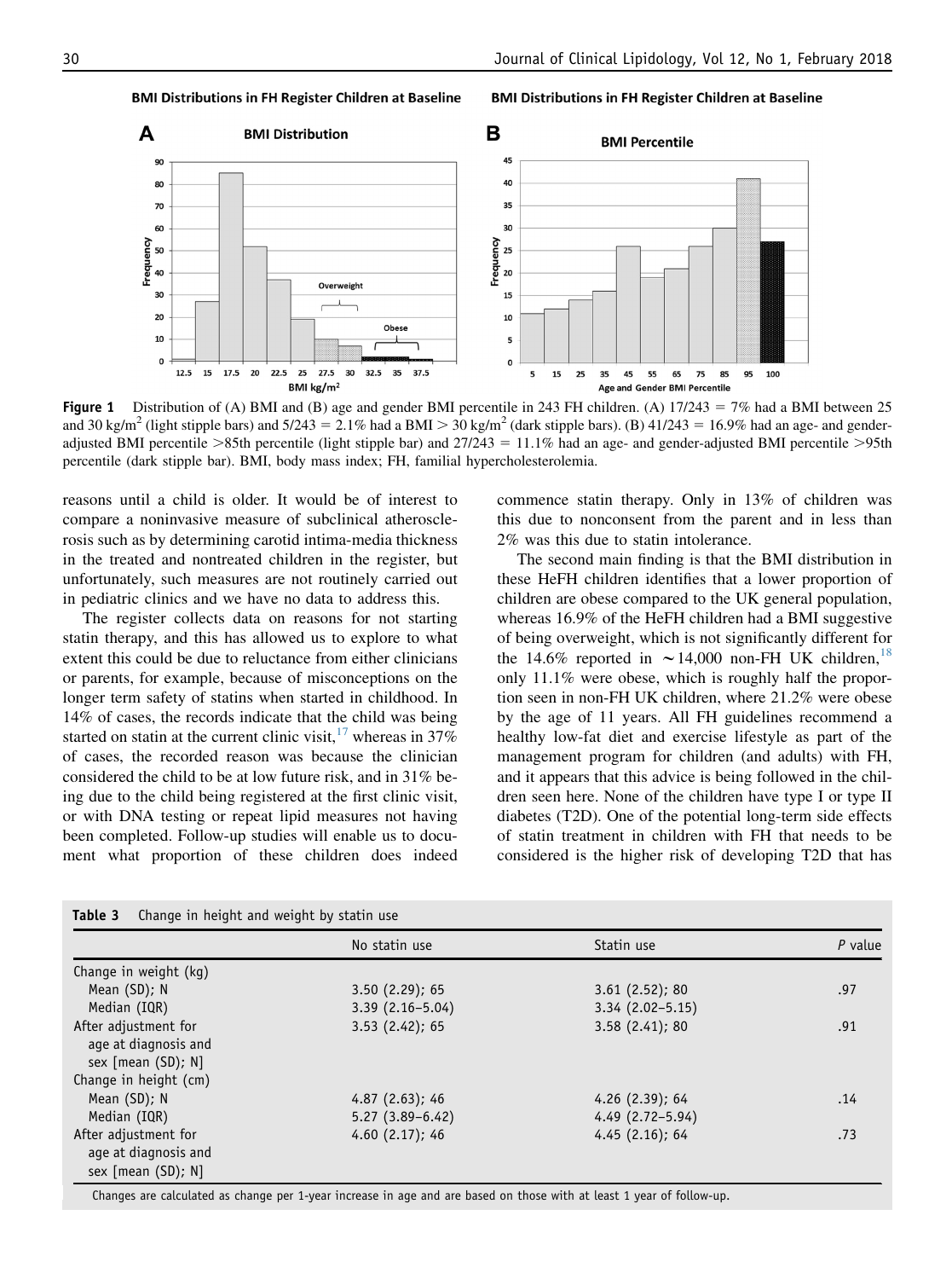<span id="page-6-0"></span>been noted in statin treatment of non-FH patients. A metaanalysis of published RCTs in over 91,000 high-risk patients from the general population<sup>[26](#page-7-0)</sup> reported that statin therapy was associated with a 9% increase in the likelihood of new T2D during follow-up. Reassuringly, many studies have reported that the prevalence of T2D is low in adults with FH and in a study of over 63,000 subjects from Holland, $27$  even in treated adults, with FH the prevalence of T2D was significantly lower than in their unaffected rel-atives (1.75% vs 2.93%). Follow-up studies in adults<sup>[28](#page-7-0)</sup> and children<sup>[29](#page-7-0)</sup> are also reassuring, with a 10-year follow-up in 194 statin-treated children (mean age at baseline 13 years) seeing 1 new case of T2D, with a similar incidence in their 83 non-FH siblings.<sup>[29](#page-7-0)</sup> It would be of interest to examine whether there is any impact on glycemia in the treated children, but such tests are not routinely carried out in pediatric clinics and we have no data to address this.

The main strength of the register data is that it is a representative sample of children with FH who are being treated in pediatric and adult lipid clinics in the United Kingdom. Overall 67% of the children have a documented FH-causing mutation and have mostly been identified by cascade testing from an affected parent. Although some parents may not have consented to a genetic test, the most common reason for such tests not being carried out in children is due to the poor availability of funding of such tests in many parts of the country. The characteristics of the children are similar to that observed in the 2010 UK national audit of FH patients where notes on 147 children were examined ([https://www.rcplondon.ac.uk/projects/](https://www.rcplondon.ac.uk/projects/outputs/familial-hypercholesterolaemia-audit) [outputs/familial-hypercholesterolaemia-audit\)](https://www.rcplondon.ac.uk/projects/outputs/familial-hypercholesterolaemia-audit). The vast majority of the children on the register have been identified by family studies from an index case with early CHD or elevated cholesterol levels, and as far as we are aware, none have been identified through lipid testing during childhood; they are therefore likely to be more severely affected than children detected, for example, by a national screening program.<sup>4</sup> However, based on the age distribution in the United Kingdom and a prevalence of  $\sim$  1/250, there may be up to 56,000 children under the age of 18 years in the United Kingdom with FH, and it is clear that the majority of children with FH have yet to be diagnosed.

In conclusion, this longitudinal analysis of children on the UK FH register shows that the statin use in children is not associated with any reductions in growth rate and is safe in childhood, with no biochemical evidence of toxicity over a 2- to 3-year period. There appears therefore to be no contraindication to use statin lipid-lowering therapy in children with FH, who are very likely to show a significant long-term benefit in reduction in risk of future CHD.

# Acknowledgments

The authors thank the clinical colleagues and specialist nurses for entering the patient data as without them this

register analysis would not have been possible. They also thank the steering committee members for helpful comments on the manuscript: The Executive Group Chair: Professor Steve Humphries. Members: Kevin Stewart, Rhona Buckingham, Dr Uma Ramaswami (Clinical Lead), Dr Mary Seed. The Steering Group, Chair: Professor Steve Humphries. Members: Dr Uma Ramaswami, Drs Mary Seed, Nigel Capps, Dr Peter Dale (Paediatrician Wales), Peter Robertson (Paediatrician Scotland), Professor Andrew Neil, Mark Fisher (Patient rep), Jo Whitmore (BHF), Lorraine Priestley-Barnham (BHF nurse), Dr Anupam Chakrapani (BIMDG), Dr Mark Hannigan (RCPCH), Jules Payne (HEART UK). The project is managed by Helen Cardy, Anna Bishop, and Amanda Pulfer from PH Associates.

### Supplementary data

Supplementary data related to this article can be found at [https://doi.org/10.1016/j.jacl.2017.11.005.](https://doi.org/10.1016/j.jacl.2017.11.005)

## Financial disclosures

Dr Humphries, project lead for the Paediatric Register, devised the analytical strategy and wrote the manuscript. Dr Cooper carried out the statistical analysis and commented on the manuscript. Dr Dale is a consultant pediatrician and a member of the Register Steering committee and commented on the draft of the manuscript. Dr Uma Ramaswami, is a consultant in Pediatric Inherited Metabolic Disorders and is the clinical lead for the register and was involved in early discussions of the proposed hypotheses and commented on drafts of the manuscript.

# References

- 1. [Nordestgaard BG, Chapman MJ, Humphries SE, et al. Familial hyper](http://refhub.elsevier.com/S1933-2874(17)30514-7/sref1)[cholesterolaemia is underdiagnosed and undertreated in the general](http://refhub.elsevier.com/S1933-2874(17)30514-7/sref1) [population: guidance for clinicians to prevent coronary heart disease:](http://refhub.elsevier.com/S1933-2874(17)30514-7/sref1) [consensus statement of the European Atherosclerosis Society](http://refhub.elsevier.com/S1933-2874(17)30514-7/sref1). Eur Heart J[. 2013;34\(45\):3478–3490a](http://refhub.elsevier.com/S1933-2874(17)30514-7/sref1).
- 2. [Marks D, Thorogood M, Neil HA, Humphries SE. A review on the](http://refhub.elsevier.com/S1933-2874(17)30514-7/sref2) [diagnosis, natural history, and treatment of familial hypercholestero](http://refhub.elsevier.com/S1933-2874(17)30514-7/sref2)laemia. Atherosclerosis[. 2003;168\(1\):1–14.](http://refhub.elsevier.com/S1933-2874(17)30514-7/sref2)
- 3. [Walter K, Min JL, Huang J, et al. The UK10K project identifies rare](http://refhub.elsevier.com/S1933-2874(17)30514-7/sref3) [variants in health and disease](http://refhub.elsevier.com/S1933-2874(17)30514-7/sref3). Nature. 2015;526(7571):82–90.
- 4. [Wald DS, Bestwick JP, Wald NJ. Child-parent familial hypercholester](http://refhub.elsevier.com/S1933-2874(17)30514-7/sref4)[olemia screening in primary care](http://refhub.elsevier.com/S1933-2874(17)30514-7/sref4). N Engl J Med. 2017;376(5): [499–500.](http://refhub.elsevier.com/S1933-2874(17)30514-7/sref4)
- 5. [Benn M, Watts GF, Tybjaerg-Hansen A, Nordestgaard BG. Mutations](http://refhub.elsevier.com/S1933-2874(17)30514-7/sref5) [causative of familial hypercholesterolaemia: screening of 98 098 indi](http://refhub.elsevier.com/S1933-2874(17)30514-7/sref5)[viduals from the Copenhagen General Population Study estimated a](http://refhub.elsevier.com/S1933-2874(17)30514-7/sref5) prevalence of 1 in 217. Eur Heart J[. 2016;37\(17\):1384–1394](http://refhub.elsevier.com/S1933-2874(17)30514-7/sref5).
- 6. [Humphries SE, Whittall RA, Hubbart CS, et al. Genetic causes of fa](http://refhub.elsevier.com/S1933-2874(17)30514-7/sref6)[milial hypercholesterolaemia in patients in the UK: relation to plasma](http://refhub.elsevier.com/S1933-2874(17)30514-7/sref6) [lipid levels and coronary heart disease risk](http://refhub.elsevier.com/S1933-2874(17)30514-7/sref6). J Med Genet. 2006;43(12): [943–949.](http://refhub.elsevier.com/S1933-2874(17)30514-7/sref6)